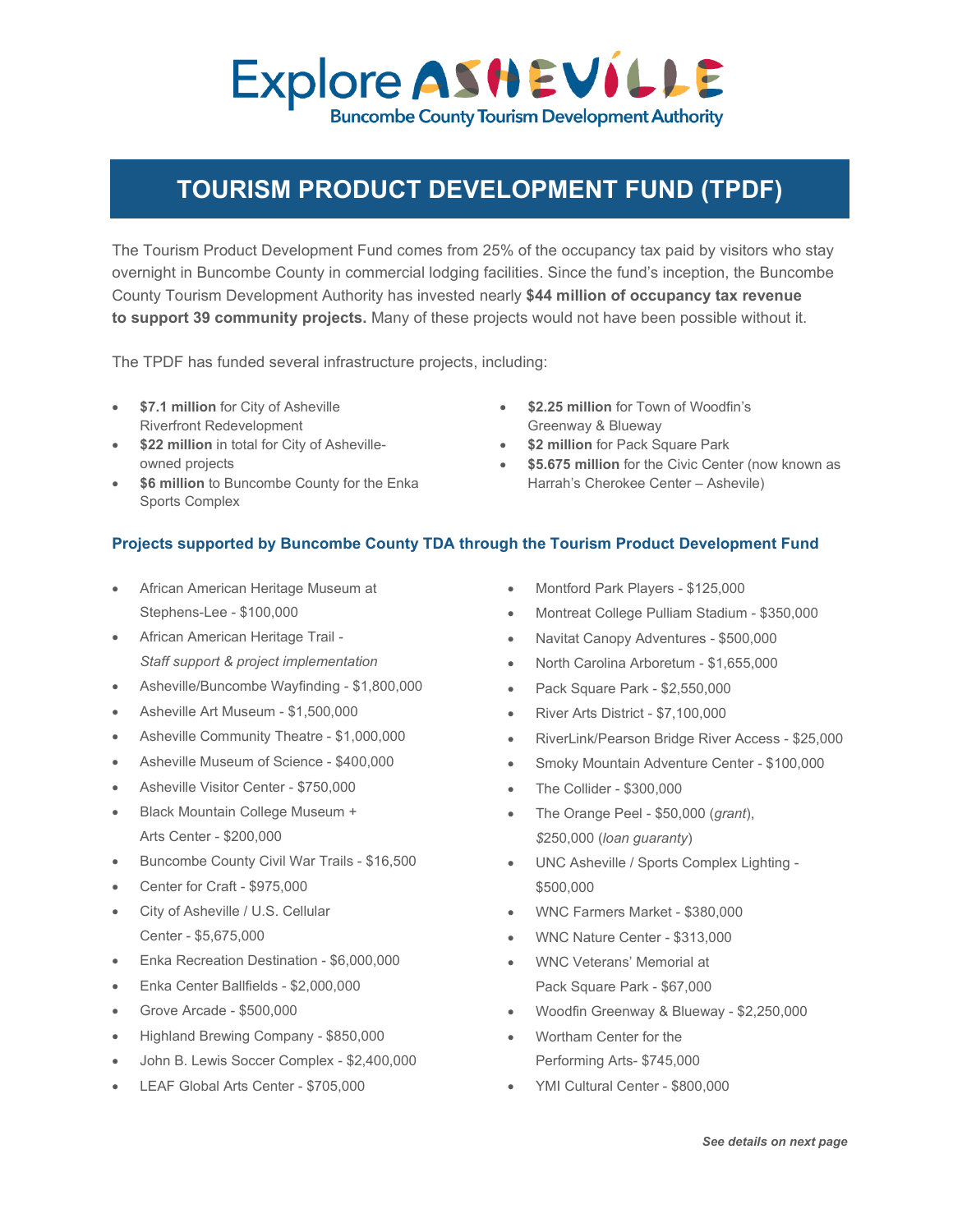| <b>TOURISM PRODUCT DEVELOPMENT FUND</b><br><b>PROJECTS</b>                                                                                                           | <b>AWARD</b>                                           | <b>YEAR of</b><br><b>Award</b> |
|----------------------------------------------------------------------------------------------------------------------------------------------------------------------|--------------------------------------------------------|--------------------------------|
| African American Heritage Museum at Stephens-Lee Community<br>Center                                                                                                 | \$100,000                                              | 2018                           |
| African American Heritage Trail                                                                                                                                      | *See below                                             | 2018                           |
| Asheville/Buncombe Wayfinding Program<br>Phase II                                                                                                                    | \$1,650,000<br>\$150,000                               | 2007<br>2010                   |
| Asheville Art Museum                                                                                                                                                 | \$1,000,000<br>\$500,000                               | 2007<br>2009                   |
| <b>Asheville Community Theatre</b>                                                                                                                                   | \$1,000,000                                            | 2016                           |
| Asheville Museum of Science                                                                                                                                          | \$400,000                                              | 2015                           |
| <b>Asheville Visitor Center</b>                                                                                                                                      | \$750,000                                              | 2003                           |
| Black Mountain College Museum + Arts Center                                                                                                                          | \$200,000                                              | 2017                           |
| <b>Buncombe County Civil War Trails</b>                                                                                                                              | \$16,500                                               | 2007                           |
| Center for Craft                                                                                                                                                     | \$975,000                                              | 2018                           |
| City of Asheville - ExploreAsheville.com Arena at the<br>U.S. Cellular Center (now Harrah's Cherokee Center - Asheville)<br>City of Asheville - U.S. Cellular Center | \$2,000,000<br>\$1,375,000<br>\$800,000<br>\$1,500,000 | 2010<br>2012<br>2013<br>2016   |
| Enka Recreation Destination - Buncombe County                                                                                                                        | \$6,000,000                                            | 2018                           |
| Enka Center Ballfields - Enka Youth Sports/Bob Lewis Ballpark                                                                                                        | \$2,000,000                                            | 2014                           |
| Grove Arcade                                                                                                                                                         | \$500,000                                              | 2002                           |
| <b>Highland Brewing Company**</b>                                                                                                                                    | \$850,000                                              | 2014                           |
| John B. Lewis Soccer Complex at Azalea Park<br>JBL Soccer Complex via Asheville Buncombe Youth Soccer Association                                                    | \$400,000<br>\$400,000<br>\$500,000<br>\$1,100,000     | 2002<br>2004<br>2009<br>2015   |
| <b>LEAF Global Arts Center</b>                                                                                                                                       | \$705,000                                              | 2018                           |
| <b>Montford Park Players</b>                                                                                                                                         | \$125,000                                              | 2012                           |
| Montreat College - Pulliam Stadium                                                                                                                                   | \$350,000                                              | 2016                           |
| Navitat Canopy Adventures**                                                                                                                                          | \$500,000                                              | 2012                           |
| North Carolina Arboretum<br>Bonsai Garden                                                                                                                            | \$905,000<br>\$750,000                                 | 2018<br>2003                   |